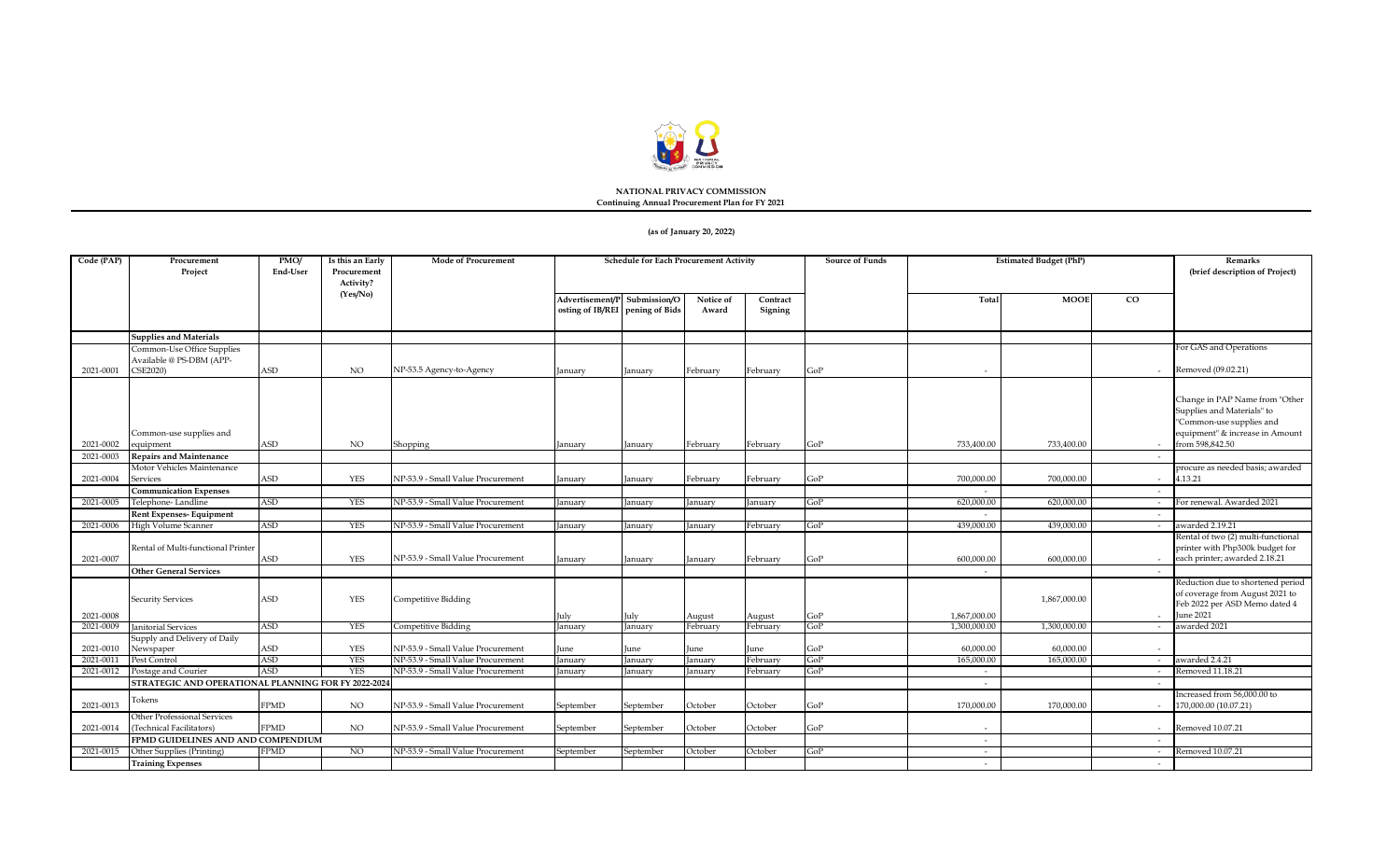|           | Advance Project Management                               |              |             | NP-53.6 Scientific, Scholarly, Artistic Work                                                   |          |           |           |           |     |                             |              |        |                                                   |
|-----------|----------------------------------------------------------|--------------|-------------|------------------------------------------------------------------------------------------------|----------|-----------|-----------|-----------|-----|-----------------------------|--------------|--------|---------------------------------------------------|
| 2021-0016 | Training (PMT)                                           | <b>FPMD</b>  | <b>NO</b>   | <b>Exclusive Technology and Media Services</b>                                                 | N/A      | September | October   | October   | GoP |                             |              |        | Removed 10.07.21                                  |
|           | Employees Week (Sports Fest)                             |              |             |                                                                                                |          |           |           |           |     | $\mathcal{L}_{\mathcal{A}}$ |              |        |                                                   |
|           |                                                          |              |             |                                                                                                |          |           |           |           |     |                             |              |        | removed and updated with new                      |
| 2021-0017 | Representation                                           | <b>HRDD</b>  | $_{\rm NO}$ | NP-53.9 - Small Value Procurement                                                              | May      | May       | June      | June      | GoP | $\sim$                      |              |        | PPMP as of 6.4.21                                 |
|           | Other Suplies (Tokens)                                   |              |             |                                                                                                |          |           |           |           |     |                             |              |        | removed and updated with new                      |
| 2021-0018 |                                                          | <b>HRDD</b>  | $_{\rm NO}$ | NP-53.9 - Small Value Procurement                                                              | May      | May       | lune      | June      | GoP | $\sim$                      |              |        | PPMP as of 6.4.21                                 |
| 2021-0019 | Professional<br>Services(Organizer/Facilitator)          | <b>HRDD</b>  | NO.         | NP-53.9 - Small Value Procurement                                                              | May      | May       | une)      | June      | GoP | $\sim$                      |              |        | removed and updated with new<br>PPMP as of 6.4.21 |
|           | <b>Employees Appreciation Day (Annual)</b>               |              |             |                                                                                                |          |           |           |           |     | $\sim$                      |              | $\sim$ |                                                   |
|           |                                                          |              |             | NP-53.10 Lease of Real Property and                                                            |          |           |           |           |     |                             |              |        | removed and updated with new                      |
| 2021-0020 | Lease of Venue                                           | HRDD         | $_{\rm NO}$ | Venue                                                                                          | N/A      | November  | December  | December  | GoP |                             |              |        | PPMP as of 6.4.21                                 |
|           | Other Supplies (Tokens)                                  |              |             |                                                                                                |          |           |           |           |     |                             |              |        | removed and updated with new                      |
| 2021-0021 |                                                          | <b>HRDD</b>  | $_{\rm NO}$ | NP-53.9 - Small Value Procurement                                                              | November | November  | December  | December  | GoP | $\sim$                      |              |        | PPMP as of 6.4.21                                 |
|           | <b>CSC Anniversary</b>                                   |              |             |                                                                                                |          |           |           |           |     | $\sim$                      |              | $\sim$ |                                                   |
| 2021-0022 | Other supplies (tokens)                                  | HRDD         | NO          | NP-53.9 - Small Value Procurement                                                              | March    | March     | March     | March     | GoP |                             |              |        | removed and updated with new<br>PPMP as of 6.4.21 |
|           | <b>CSC Cluster Meeting</b>                               |              |             |                                                                                                |          |           |           |           |     |                             |              |        |                                                   |
|           |                                                          |              |             | NP-53.10 Lease of Real Property and                                                            |          |           |           |           |     | $\sim$                      |              |        | removed and updated with new                      |
| 2021-0023 | Lease of Venue                                           | <b>HRDD</b>  | <b>NO</b>   | Venue                                                                                          | N/A      | March     | March     | March     | GoP | $\sim$                      |              |        | PPMP as of 6.4.21                                 |
|           | In-house or Outsourced Program for newly-hired Employees |              |             |                                                                                                |          |           |           |           |     | $\sim$                      |              |        |                                                   |
|           |                                                          |              |             |                                                                                                |          |           |           |           |     |                             |              |        | removed and updated with new                      |
| 2021-0024 | Representation                                           |              |             | <b>Direct Contracting</b>                                                                      | N/A      | March     | March     | March     |     |                             |              |        | PPMP as of 6.4.21                                 |
|           | <b>Family Day</b>                                        |              |             |                                                                                                |          |           |           |           |     | $\sim$                      |              |        |                                                   |
|           | Representation                                           |              |             |                                                                                                |          |           |           |           |     |                             |              |        | removed and updated with new                      |
| 2021-0025 | <b>OTHER SUPPLIES</b>                                    | HRDD         | NO.         | Direct Contracting                                                                             | N/A      | October   | November  | November  | GoP | $\sim$                      |              | $\sim$ | PPMP as of 6.4.21                                 |
|           |                                                          |              |             |                                                                                                |          |           |           |           |     |                             |              |        | removed and updated with new                      |
| 2021-0026 | ARTA ID (PVC)                                            | <b>HRDD</b>  | <b>NO</b>   | NP-53.9 - Small Value Procurement                                                              | January  | January   | February  | February  | GoP |                             |              |        | PPMP as of 6.4.21                                 |
|           | NPC Citizen's Charter HandBook                           |              |             |                                                                                                |          |           |           |           |     | $\sim$                      |              | $\sim$ |                                                   |
|           | Printing and Publication                                 |              |             |                                                                                                |          |           |           |           |     |                             |              |        | removed and updated with new                      |
| 2021-0027 |                                                          | <b>HRDD</b>  | $_{\rm NO}$ | NP-53.9 - Small Value Procurement                                                              | January  | January   | February  | February  | GoP | $\sim$                      |              |        | PPMP as of 6.4.21                                 |
|           | <b>SUBSCRIPTION EXPENSES</b>                             |              |             |                                                                                                |          |           |           |           |     | $\sim$                      |              | $\sim$ |                                                   |
|           | Renewal of Philippine<br>Jurisprudence Online Access     |              |             |                                                                                                |          |           |           |           |     |                             |              |        |                                                   |
| 2021-0028 | Subscription                                             | LD           | NO.         | Direct Contracting                                                                             | N/A      | August    | September | September | GoP | 80,000.00                   | 80,000.00    |        |                                                   |
|           | <b>Printing and Publication</b>                          |              |             |                                                                                                |          |           |           |           |     | $\sim$                      |              | $\sim$ |                                                   |
|           |                                                          |              |             |                                                                                                |          |           |           |           |     |                             |              |        |                                                   |
|           | Summons by Publication                                   |              |             | NP-53.6 Scientific, Scholarly, Artistic Work                                                   |          |           |           |           |     |                             |              |        |                                                   |
| 2021-0029 |                                                          | EnD          | NO          | <b>Exclusive Technology and Media Services</b>                                                 | N/A      | July      | August    | August    | GoP |                             |              |        | Removed 10.07.21                                  |
| 2021-0030 | NPC Privacy Toolkit v.4<br>Publication                   | <b>DSTSD</b> | <b>NO</b>   | NP-53.9 - Small Value Procurement                                                              | March    | March     | April     | April     | GoP |                             |              |        |                                                   |
|           |                                                          |              |             |                                                                                                |          |           |           |           |     |                             |              |        |                                                   |
|           | Advertisement & marketing                                |              |             |                                                                                                |          |           |           |           |     |                             |              |        |                                                   |
|           |                                                          |              |             |                                                                                                |          |           |           |           |     |                             |              |        |                                                   |
| 2021-0031 | Television, ad                                           | PIAD         | <b>NO</b>   | NP-53.6 Scientific, Scholarly, Artistic Work<br><b>Exclusive Technology and Media Services</b> | N/A      | February  | March     | March     | GoP |                             |              |        | cancelled and amended by PPMP as<br>of 3.15.21    |
|           |                                                          |              |             |                                                                                                |          |           |           |           |     |                             |              |        |                                                   |
|           | Media & News Monitoring                                  |              |             |                                                                                                |          |           |           |           |     | $\sim$                      |              |        |                                                   |
|           | Media Monitoring                                         |              |             |                                                                                                |          |           |           |           |     |                             |              |        | cancelled and amended by PPMP as                  |
| 2021-0032 |                                                          | PIAD         | <b>NO</b>   | NP-53.9 - Small Value Procurement                                                              | March    | March     | March     | March     | GoP |                             |              |        | of 3.15.21                                        |
|           | <b>Content Development</b>                               |              |             |                                                                                                |          |           |           |           |     | $\sim$                      |              | $\sim$ |                                                   |
|           | <b>AVP Production - Mini Series</b>                      |              |             |                                                                                                |          |           |           |           |     |                             |              |        | cancelled and amended by PPMP as                  |
| 2021-0033 | DPO ACE AVP - NEW                                        | PIAD         | $_{\rm NO}$ | Competitive Bidding                                                                            | March    | March     | April     | April     | GoP | 1,000,000.00                | 1,000,000.00 |        | of 3.15.21                                        |
| 2021-0034 | <b>MODULES</b>                                           | PHIL-DPO     | <b>NO</b>   | NP-53.9 - Small Value Procurement                                                              | March    | March     | March     | March     | GoP |                             |              |        | Removed 10.07.21                                  |
|           | PRINTING OF DPO ACE PROGRAM MATERIALS                    |              |             |                                                                                                |          |           |           |           |     | $\sim$                      |              | $\sim$ |                                                   |
| 2021-0035 | Certificates                                             | PHIL-DPO     | NO.         | NP-53.9 - Small Value Procurement                                                              | March    | March     | March     | March     | GoP | $\sim$                      |              | $\sim$ | Removed 10.07.21                                  |
|           | Semi-Expendable ICT Equipment/Supplies                   |              |             |                                                                                                |          |           |           |           |     | $\sim$                      |              | $\sim$ |                                                   |
|           |                                                          |              |             |                                                                                                |          |           |           |           |     |                             |              |        |                                                   |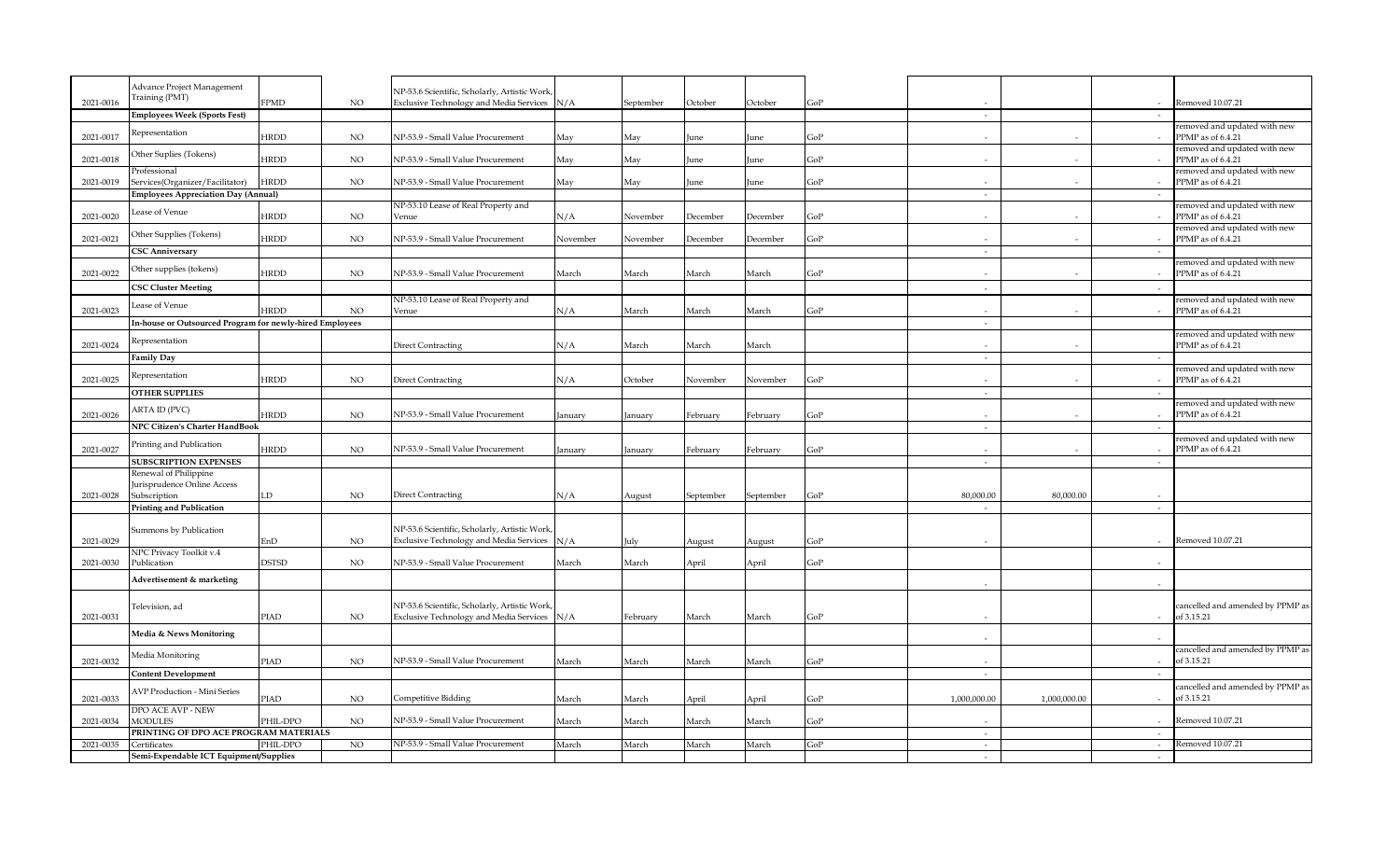|           | USB High Speed Media Card                       |              |                 |                                   |         |         |          |          |            |              |                          |              |                                             |
|-----------|-------------------------------------------------|--------------|-----------------|-----------------------------------|---------|---------|----------|----------|------------|--------------|--------------------------|--------------|---------------------------------------------|
| 2021-0036 | Reader                                          | <b>IMISU</b> | NO.             | Shopping                          | April   | April   | April    | April    | GoP        |              |                          |              | Discontinued (11.02.21)                     |
|           | Scanner (Small/High-                            |              |                 |                                   |         |         |          |          |            |              |                          |              |                                             |
| 2021-0037 | Volume/Speed, etc.)                             | <b>IMISU</b> | NO.             | NP-53.9 - Small Value Procurement | April   | April   | April    | April    | GoP        |              |                          |              | Discontinued (11.02.21)                     |
| 2021-0038 | External/Internal SSD                           | <b>IMISU</b> | N <sub>O</sub>  | NP-53.9 - Small Value Procurement | April   | April   | April    | April    | GoP        | 342,500.00   | 342,500.00               | $\sim$       |                                             |
| 2021-0039 | Portable Flash Drive                            | <b>IMISU</b> | N <sub>O</sub>  | NP-53.5 Agency-to-Agency          | April   | April   | April    | April    | GoP        | 48,000.00    | 48,000.00                | $\sim$       |                                             |
|           |                                                 |              |                 |                                   |         |         |          |          |            |              |                          |              |                                             |
|           | Audio Recorder                                  |              |                 |                                   |         |         |          |          |            |              |                          |              |                                             |
| 2021-0040 |                                                 | <b>IMISU</b> | NO.             | NP-53.9 - Small Value Procurement | April   | April   | April    | April    | GoP        | 44,400.00    | 44,400.00                |              | Decreased from 95,000.00 (11.02.21)         |
| 2021-0041 | Clicker                                         | IMISU        | N <sub>O</sub>  | Shopping                          | April   | April   | April    | April    | GoP        | $\sim$       |                          | $\sim$       | Discontinued (11.02.21)                     |
|           |                                                 |              |                 |                                   |         |         |          |          |            |              |                          |              |                                             |
|           | UPS                                             |              |                 |                                   |         |         |          |          |            |              |                          |              |                                             |
|           |                                                 |              |                 |                                   |         |         |          |          |            |              |                          |              | Discontinued as MOOE. Change to             |
| 2021-0042 |                                                 | <b>IMISU</b> | $_{\rm NO}$     | Shopping                          | April   | April   | April    | April    | GoP        | 180,000,00   |                          |              | 180,000,00 Capital Outlay (11.02.21)        |
|           |                                                 |              |                 |                                   |         |         |          |          |            |              |                          |              | Increased from 63,000.00 and                |
|           | Video Camera/Webcam                             |              |                 |                                   |         |         |          |          |            |              |                          |              | Change Item Name from Video                 |
| 2021-0043 |                                                 | <b>IMISU</b> | NO.             | NP-53.9 - Small Value Procurement | April   | April   | April    | April    | GoP        | 170,000.00   | 170,000.00               |              | Camera (11.02.21)                           |
|           | External HDD                                    |              |                 |                                   |         |         |          |          |            |              |                          |              |                                             |
| 2021-0044 |                                                 | <b>IMISU</b> | $_{\rm NO}$     | NP-53.5 Agency-to-Agency          | N/A     | N/A     | April    | April    | GoP        | 62,500.00    | 62,500.00                |              | Increased from 45,000.00 (11.02.21)         |
| 2021-0045 | Wifi Dongle                                     | <b>IMISU</b> | N <sub>O</sub>  | NP-53.9 - Small Value Procurement | April   | April   | April    | April    | GoP        | $\sim$       |                          | $\sim$       | Discontinued (11.02.21)                     |
| 2021-0046 | MicroSD                                         | IMISU        | N <sub>O</sub>  | Shopping                          | April   | April   | April    | April    | GoP        | $\sim$       |                          | $\sim$       | Discontinued (11.02.21)                     |
| 2021-0047 | Compact Flash Card                              | <b>IMISU</b> | NO.             | Shopping                          | April   | April   | April    | April    | GoP        | $\sim$       |                          |              | Discontinued (11.02.21)                     |
| 2021-0048 | <b>ICT Office Supplies</b>                      | <b>IMISU</b> | <b>YES</b>      | NP-53.9 - Small Value Procurement | April   | April   | April    | April    | GoP        | $\sim$       |                          |              | Discontinued (11.02.21)                     |
|           | <b>ICT</b> Equipment                            |              |                 |                                   |         |         |          |          |            | $\sim$       | $\sim$                   | $\sim$       |                                             |
| 2021-0049 | Server                                          | <b>IMISU</b> | <b>YES</b>      | Competitive Bidding               | anuary  | January | February | February | GoP        | $\sim$       | $\sim$                   |              | Discontinued (11.02.21)                     |
|           |                                                 |              |                 |                                   |         |         |          |          |            |              |                          |              |                                             |
| 2021-0050 | <b>Desktop</b>                                  | <b>IMISU</b> | <b>YES</b>      | NP-53.5 Agency-to-Agency          | N/A     | N/A     | Februarv | February | GoP        | 1,010,000.00 |                          | 1,010,000.00 | Decreased from 2,910,000 (11.02.21)         |
| 2021-0051 | High-end Desktop                                | <b>IMISU</b> | NO.             | NP-53.9 - Small Value Procurement | January | January | February | February | GoP        |              | $\sim$                   |              | Doscontinued (11.02.21)                     |
|           |                                                 |              |                 |                                   |         |         |          |          |            |              |                          |              |                                             |
| 2021-0052 | aptop                                           | <b>IMISU</b> | <b>YES</b>      | NP-53.5 Agency-to-Agency          | N/A     | N/A     | February | February | GoP        | 5,625,000.00 | $\sim$                   | 5,625,000.00 | Increased from 3,650,000 (11.02.21)         |
| 2021-0053 | High-end Laptop                                 | <b>IMISU</b> | NO <sub>1</sub> | Competitive Bidding               | January | January | February | February | GoP        | 2,050,000.00 | $\sim$                   | 2,050,000.00 |                                             |
|           |                                                 |              |                 |                                   |         |         |          |          |            |              |                          |              |                                             |
|           | Hard Disk Drives (Internal; 10TB)               |              |                 |                                   |         |         |          |          |            |              |                          |              |                                             |
| 2021-0054 |                                                 | <b>IMISU</b> | YES             | NP-53.9 - Small Value Procurement | anuary  | January | February | February | GoP        | 400,000.00   |                          | 400,000.00   |                                             |
| 2021-0055 | Widescreen Smart TV                             | <b>IMISU</b> | <b>YES</b>      | NP-53.9 - Small Value Procurement | April   | April   | May      | May      | GoP        | $\sim$       | $\sim$                   |              | Discontinued (11.02.21)                     |
| 2021-0056 | <b>Tablet Computers</b>                         | <b>IMISU</b> | N <sub>O</sub>  | NP-53.9 - Small Value Procurement | April   | April   | May      | May      | GoP        | $\sim$       | $\sim$                   |              | Discontinued (11.02.21)                     |
|           | Digital Camera (Include DSLR, if                |              |                 |                                   |         |         |          |          |            |              |                          |              |                                             |
| 2021-0057 | any).                                           | <b>IMISU</b> | <b>YES</b>      | NP-53.9 - Small Value Procurement | anuary  | January | February | February | GoP        | 990.000.00   |                          | 990.000.00   |                                             |
| 2021-0058 | Network Attached Storage                        | <b>IMISU</b> | <b>YES</b>      | NP-53.9 - Small Value Procurement | January | January | February | February | <b>GoP</b> | 400,000,00   | $\sim$                   | 400,000.00   |                                             |
| 2021-0059 | rojector                                        | <b>IMISU</b> | <b>YES</b>      | NP-53.9 - Small Value Procurement | anuary  | January | February | February | GoP        | $\sim$       | $\sim$                   |              | Discontinued (11.02.21)                     |
|           | 3-Axis Handheld Gimbal                          |              |                 |                                   |         |         |          |          |            |              |                          |              |                                             |
| 2021-0060 | Stabilizer                                      | <b>IMISU</b> | <b>YES</b>      | NP-53.9 - Small Value Procurement | January | January | February | February | GoP        |              |                          |              | Discontinued (11.02.21)                     |
|           | Project 1: Support to operations systems (STOS) |              |                 |                                   |         |         |          |          |            | $\sim$       | $\sim$                   |              |                                             |
| 2021-0061 | Server                                          | <b>IMISU</b> | N <sub>O</sub>  | NP-53.9 - Small Value Procurement | April   | April   | May      | May      | GoP        | 75,000.00    | $\overline{a}$           | 75,000.00    |                                             |
| 2021-0062 | <b>Biometrics</b>                               | <b>IMISU</b> | NO.             | NP-53.9 - Small Value Procurement | April   | April   | May      | May      | GoP        | 180,000.00   | $\sim$                   |              | 180,000,00 Increased from 30,000 (11.02.21) |
|           | <b>ICT Software</b>                             | <b>IMISU</b> |                 |                                   |         |         |          |          |            |              | $\sim$                   |              |                                             |
| 2021-0063 | <b>ICT</b> Software (OS)                        | <b>IMISU</b> | N <sub>O</sub>  | NP-53.9 - Small Value Procurement | April   | April   | May      | May      | GoP        | 60,000.00    | $\sim$                   | 60,000.00    |                                             |
| 2021-0064 | ICT Software (Database)                         | <b>IMISU</b> | NO.             | NP-53.9 - Small Value Procurement | April   | April   | May      | May      | GoP        | 80,000.00    | $\sim$                   | 80,000.00    |                                             |
|           | Printing Equipment                              |              |                 |                                   |         |         |          |          |            | $\sim$       | $\overline{\phantom{a}}$ |              |                                             |
|           | Multi-function Printer (print,                  |              |                 |                                   |         |         |          |          |            |              |                          |              |                                             |
| 2021-0065 | copy, etc.)                                     | <b>IMISU</b> | <b>NO</b>       | NP-53.9 - Small Value Procurement | January | January | February | February | GoP        | 986,000.00   |                          | 986,000.00   |                                             |
|           | Printer Only (Greyscale, Portable               |              |                 |                                   |         |         |          |          |            |              |                          |              |                                             |
| 2021-0066 | etc.)                                           | IMISU        | NO.             | NP-53.9 - Small Value Procurement | March   | March   | April    | April    | GoP        | 105,000.00   |                          | 105,000.00   |                                             |
|           | <b>Communication Equipment</b>                  |              |                 |                                   |         |         |          |          |            |              | $\sim$                   |              |                                             |
|           | Camera-mount wireless                           |              |                 |                                   |         |         |          |          |            |              |                          |              |                                             |
| 2021-0067 | microphone system                               | <b>IMISU</b> | <b>NO</b>       | NP-53.9 - Small Value Procurement |         |         | February | February | GoP        |              |                          |              | Discontinued (11.02.21)                     |
|           |                                                 |              | NO.             | NP-53.9 - Small Value Procurement | January | January |          |          |            |              |                          |              |                                             |
| 2021-0068 | On Camera Shotgun Microphone IMISU              |              |                 |                                   | anuary  | January | February | February | GoP        | $\sim$       | $\sim$                   |              | Discontinued (11.02.21)                     |
|           | <b>Subscription Expenses</b>                    |              |                 |                                   |         |         |          |          |            | $\sim$       | $\sim$                   |              |                                             |
|           |                                                 |              |                 |                                   |         |         |          |          |            |              |                          |              | Procured through PSDM                       |
|           | Office 365                                      |              |                 |                                   |         |         |          |          |            |              |                          |              |                                             |
|           |                                                 |              |                 |                                   |         |         |          |          |            |              |                          |              | from 3,702,500 to 2,300,000 to              |
| 2021-0069 |                                                 | <b>IMISU</b> | NO.             | NP-53.5 Agency-to-Agency          | N/A     | N/A     | March    | April    | GoP        | 2,427,000.00 | 2,427,000.00             | $\sim$       | 2,427,000                                   |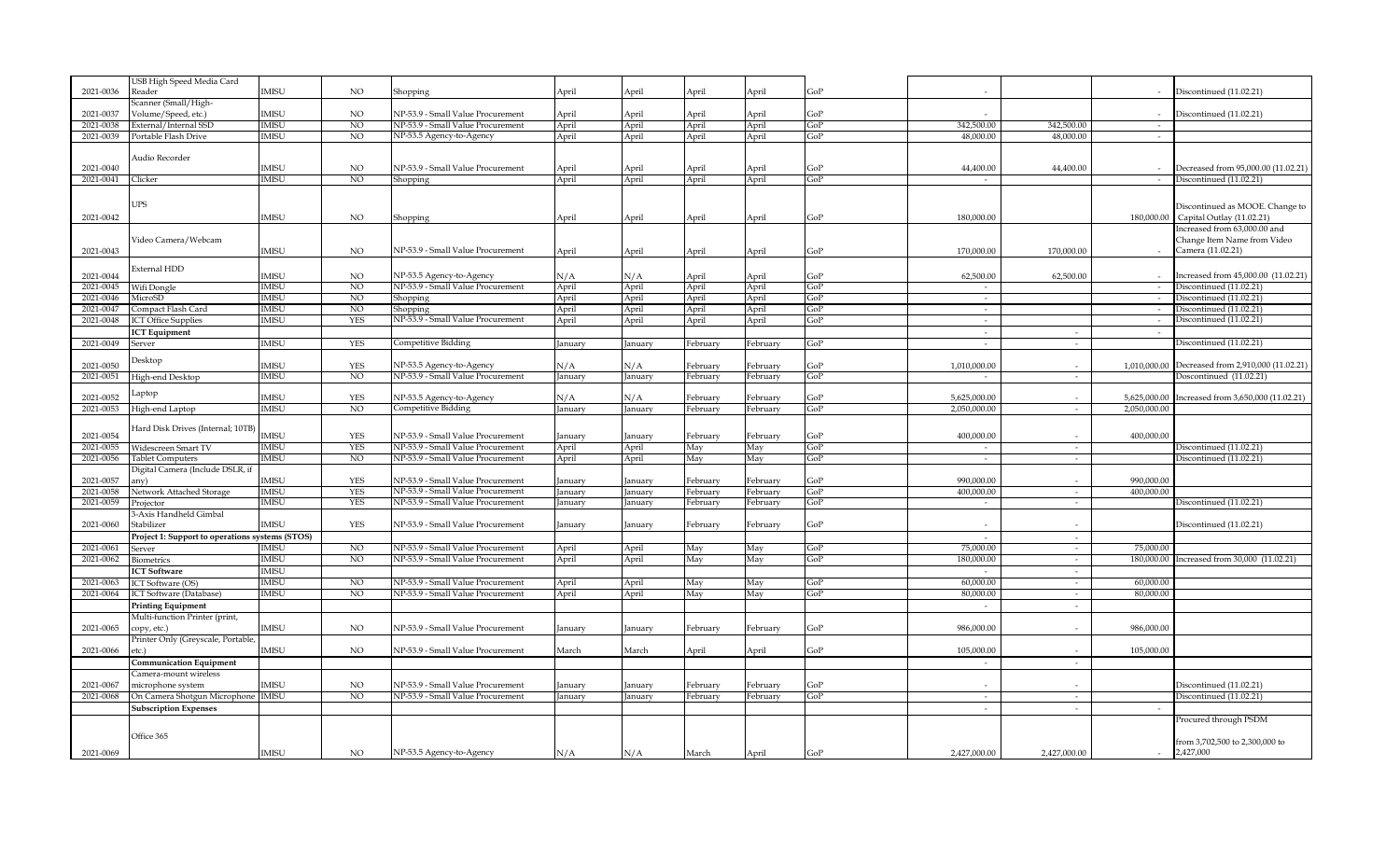|           | Web Security Solution (Anti-                                              |                         |                |                                                                                                                                                                           |                  |               |               |               |            |                          |                          |        |                                  |
|-----------|---------------------------------------------------------------------------|-------------------------|----------------|---------------------------------------------------------------------------------------------------------------------------------------------------------------------------|------------------|---------------|---------------|---------------|------------|--------------------------|--------------------------|--------|----------------------------------|
| 2021-0070 | DDOS)                                                                     | <b>IMISU</b>            | NO.            | Competitive Bidding                                                                                                                                                       | February         | February      | March         | March         | GoP        |                          |                          |        | Discontinued (11.02.21)          |
| 2021-0071 | <b>Active Component License</b>                                           | <b>IMISU</b>            | N <sub>O</sub> | Competitive Bidding                                                                                                                                                       | February         | February      | March         | March         | GoP        | $\sim$                   | $\sim$                   |        | removed                          |
|           | End-Point Security Solutions                                              |                         |                |                                                                                                                                                                           |                  |               |               |               |            |                          |                          |        |                                  |
| 2021-0072 | (Anti-virus)                                                              | IMISU                   | NO             | Competitive Bidding                                                                                                                                                       | February         | February      | March         | March         | GoP        | $\sim$                   |                          |        | Discontinued (11.02.21)          |
|           | Adobe Creative Cloud & Acrobat                                            |                         |                |                                                                                                                                                                           |                  |               |               |               |            |                          |                          |        | cancelled and amended by PPMP as |
| 2021-0073 | Converter/Reader                                                          | PIAD                    | NO.            | NP-53.9 - Small Value Procurement                                                                                                                                         | February         | February      | March         | March         | GoP        |                          |                          |        | of 3.15.21                       |
|           |                                                                           |                         |                |                                                                                                                                                                           |                  |               |               |               |            |                          |                          |        | cancelled and amended by PPMP as |
| 2021-0074 | Stock Photos, Video and Audio                                             | PIAD                    | NO.            | NP-53.9 - Small Value Procurement                                                                                                                                         | February         | February      | March         | March         | GoP        |                          |                          |        | of 3.15.21                       |
| 2021-0075 | Prezi                                                                     | IMISU                   | <b>YES</b>     | NP-53.9 - Small Value Procurement                                                                                                                                         | February         | February      | March         | March         | GoP        | $\overline{\phantom{a}}$ |                          |        | Discontinued (11.02.21)          |
|           | <b>Two-factor Authentication</b>                                          |                         |                |                                                                                                                                                                           |                  |               |               |               |            |                          |                          |        |                                  |
| 2021-0076 | SMS/SMS Gateway                                                           | CMD                     | <b>YES</b>     | NP-53.9 - Small Value Procurement                                                                                                                                         | February         | February      | March         | March         | GoP        | $\sim$                   |                          |        | removed                          |
|           |                                                                           |                         |                |                                                                                                                                                                           |                  |               |               |               |            |                          |                          |        |                                  |
| 2021-0077 | Penetration Testing Software                                              | CD                      | YES            | Competitive Bidding                                                                                                                                                       | February         | February      | March         | March         | GoP        |                          |                          |        | removed                          |
|           | Digital Forensic Investigation                                            |                         |                |                                                                                                                                                                           |                  |               |               |               |            |                          |                          |        |                                  |
| 2021-0078 | Software                                                                  | CID                     | YES            | Competitive Bidding                                                                                                                                                       | February         | February      | March         | March         | GoP        |                          |                          |        | removed                          |
|           | Mobile Forensic Investigation                                             |                         |                |                                                                                                                                                                           |                  |               |               |               |            |                          |                          |        |                                  |
| 2021-0079 | Device License                                                            | $\Box$                  | <b>YES</b>     | Competitive Bidding                                                                                                                                                       | February         | February      | March         | March         | GoP        |                          |                          |        | removed                          |
|           | Cloud-based Services Analyzer                                             |                         |                |                                                                                                                                                                           |                  |               |               |               |            |                          |                          |        |                                  |
| 2021-0080 | License                                                                   | CID                     | <b>YES</b>     | Competitive Bidding                                                                                                                                                       | February         | February      | March         | March         | GoP        |                          |                          |        | removed                          |
|           | System Vulnerability Assessment                                           |                         |                |                                                                                                                                                                           |                  |               |               |               |            |                          |                          |        |                                  |
| 2021-0081 | Software                                                                  | CID                     | <b>YES</b>     | Competitive Bidding                                                                                                                                                       | February         | February      | March         | March         | GoP        |                          |                          |        | removed                          |
|           | <b>Neb Application vulnerability</b>                                      |                         |                |                                                                                                                                                                           |                  |               |               |               |            |                          |                          |        |                                  |
| 2021-0082 | Assessment Software                                                       | CID                     | NO.            | NP-53.9 - Small Value Procurement                                                                                                                                         | February         | February      | March         | March         | GoP        |                          |                          |        | removed                          |
| 2021-0083 | Subscription (HRMIS)                                                      | <b>IMISU</b>            | N <sub>O</sub> | NP-53.5 Agency-to-Agency                                                                                                                                                  | N/A              | N/A           | March         | March         | GoP        | $\sim$                   | $\sim$                   | $\sim$ | removed                          |
|           | <b>Cloud Computing Services</b>                                           |                         |                |                                                                                                                                                                           |                  |               |               |               |            | $\sim$                   |                          | $\sim$ |                                  |
| 2021-0084 | Web Cloud Hosting                                                         | <b>IMISU</b>            | NO.            | NP-53.5 Agency-to-Agency                                                                                                                                                  | N/A              | N/A           | March         | March         | GoP        | 2.300.000.00             | 2,300,000.00             | $\sim$ |                                  |
|           | Telephone Expenses - Internet Subscription                                |                         |                |                                                                                                                                                                           |                  |               |               |               |            |                          |                          | $\sim$ |                                  |
| 2021-0085 | <b>Internet Service Provider</b>                                          | <b>IMISU</b>            | YES            | NP-53.9 - Small Value Procurement                                                                                                                                         | January          | January       | January       | January       | GoP        | 992,000.00               | 992,000.00               | $\sim$ | awarded                          |
|           | Registration                                                              |                         |                |                                                                                                                                                                           |                  |               |               |               |            | $\sim$                   |                          | $\sim$ |                                  |
|           |                                                                           |                         |                |                                                                                                                                                                           |                  |               |               |               |            |                          |                          |        |                                  |
|           | Publication                                                               |                         |                | NP-53.6 Scientific, Scholarly, Artistic Work                                                                                                                              |                  |               |               |               |            |                          |                          |        | amendment from SVP to 53.6 Mode  |
| 2021-0086 |                                                                           | CMD                     | NO.            | Exclusive Technology and Media Services N/A                                                                                                                               |                  | October       | October       | October       | GoP        | 300,000,00               | 300.000.00               |        |                                  |
|           |                                                                           |                         |                |                                                                                                                                                                           |                  |               |               |               |            |                          |                          |        |                                  |
|           |                                                                           |                         |                |                                                                                                                                                                           |                  |               |               |               |            |                          |                          |        | of procurement                   |
|           | Compliance advocacy                                                       |                         |                |                                                                                                                                                                           |                  |               |               |               |            | $\sim$                   |                          | $\sim$ |                                  |
| 2021-0087 | 2019 Compendium                                                           | <b>CMD</b>              | N <sub>O</sub> | NP-53.9 - Small Value Procurement                                                                                                                                         | March            | April         | April         | April         | GoP        | $\sim$                   | $\sim$                   | $\sim$ | removed                          |
| 2021-0088 | Brochure                                                                  | $\overline{\text{CMD}}$ | NO             | NP-53.9 - Small Value Procurement                                                                                                                                         | March            | April         | April         | April         | GoP        | $\sim$                   | $\sim$                   | $\sim$ | removed                          |
| 2021-0089 | Tote bag                                                                  | $\overline{\text{CMD}}$ | N <sub>O</sub> | NP-53.9 - Small Value Procurement                                                                                                                                         | March            | April         | April         | April         | GoP        | $\sim$                   | $\sim$                   | $\sim$ | removed                          |
| 2021-0090 | Ballpens                                                                  | $\overline{\text{CMD}}$ | N <sub>O</sub> | NP-53.9 - Small Value Procurement                                                                                                                                         | March            | April         | April         | April         | GoP        | $\sim$                   | $\sim$                   | $\sim$ | removed                          |
| 2021-0091 | Notepads                                                                  | CMD                     | N <sub>O</sub> | NP-53.9 - Small Value Procurement                                                                                                                                         | March            | April         | April         | April         | GoP        | $\sim$                   | $\sim$                   | $\sim$ | removed                          |
|           | Data Subjects' Privacy Rights Protection Program                          |                         |                |                                                                                                                                                                           |                  |               |               |               |            | $\sim$                   |                          |        |                                  |
|           | Philippine Laws and                                                       |                         |                |                                                                                                                                                                           |                  |               |               |               |            |                          |                          |        |                                  |
|           | Jurisprudence Online                                                      |                         |                |                                                                                                                                                                           |                  |               |               |               |            |                          |                          |        | Php85,000.00 ABC for PDD and     |
| 2021-0092 | Subscription                                                              | PDD/PRD                 | NO             | Direct Contracting                                                                                                                                                        | April            | April         | May           | May           | GoP        | 170,000.00               | 170,000,00               |        | PRD                              |
| 2021-0093 | Consultancy                                                               | PPO                     | NO             | NP-53.7 Highly Technical Consultants                                                                                                                                      | April            | April         | May           | May           | GoP        |                          |                          | $\sim$ | removed 10.07.21                 |
|           | Culminating Activity Seminar on SOGIE Law                                 |                         |                |                                                                                                                                                                           |                  |               |               |               |            | $\sim$                   |                          | $\sim$ |                                  |
| 2021-0094 | Polo T-shirts and Caps                                                    | GAD                     | N <sub>O</sub> | NP-53.9 - Small Value Procurement                                                                                                                                         | January          | January       | February      | February      | GoP        | 120,000.00               | 120,000.00               | $\sim$ | awarded 3.31.21                  |
| 2021-0095 | Advocacy Tokens                                                           | GAD                     | NO             | NP-53.9 - Small Value Procurement                                                                                                                                         | January          | January       | February      | February      | GoP        | 160,000.00               | 160,000,00               | $\sim$ | awarded 3.19.21                  |
|           | Kick-Off Activity - Orientation on Anti-Sexual Harassment/Safe Spaces Act |                         |                |                                                                                                                                                                           |                  |               |               |               |            |                          |                          |        |                                  |
| 2021-0096 | Food                                                                      | <b>GAD</b>              | NO.            | Direct Contracting                                                                                                                                                        | N/A              | January       | February      | February      | GoP        | $\sim$                   |                          | $\sim$ | Removed 10.07.21                 |
|           |                                                                           |                         |                | Culminating Activity - Orientation on Gender-Based Violence (which covers domestic violence - laws on Anti-Rape, Trafficking and VACW) for employees plus 1 family member |                  |               |               |               |            | $\sim$                   |                          |        |                                  |
| 2021-0097 | Food                                                                      | GAD                     | NO.            | Direct Contracting                                                                                                                                                        | N/A              | October       | October       | October       | GoP        | $\overline{a}$           |                          | $\sim$ | Removed 10.07.21                 |
|           | VAW Polo-Shirt, Caps and                                                  |                         |                |                                                                                                                                                                           |                  |               |               |               |            |                          |                          |        |                                  |
| 2021-0098 | Jackets                                                                   | GAD                     | NO             | NP-53.9 - Small Value Procurement                                                                                                                                         | September        | October       | October       | October       | GoP        | 240,000,00               | 240.000.00               |        |                                  |
| 2021-0099 | Advocacy Tokens                                                           | GAD                     | NO             | NP-53.9 - Small Value Procurement                                                                                                                                         | September        | October       | October       | October       | GoP        | 190,000,00               | 190,000.00               | $\sim$ |                                  |
|           | Publication of NPC Circular on                                            |                         |                |                                                                                                                                                                           |                  |               |               |               |            |                          |                          |        |                                  |
|           | Administrative Fines (3                                                   |                         |                | NP-53.6 Scientific, Scholarly, Artistic Work                                                                                                                              |                  |               |               |               |            |                          |                          |        |                                  |
| 2021-0100 | Newspapers)                                                               | LD                      | NO             | Exclusive Technology and Media Services February                                                                                                                          |                  | March         | March         | March         | GoP        | 300,000.00               | 300,000.00               |        | awarded 4.13.21                  |
|           | Publication of NPC Circular on                                            |                         |                |                                                                                                                                                                           |                  |               |               |               |            |                          |                          |        |                                  |
|           | Administrative Fees, Bonds and                                            |                         |                | NP-53.6 Scientific, Scholarly, Artistic Work                                                                                                                              |                  |               |               |               |            |                          |                          |        |                                  |
| 2021-0101 | Charges (3 Newspapers)<br>2021-0102 Acrylic Shield                        | D<br><b>ASD</b>         | NO<br>NO       | <b>Exclusive Technology and Media Services</b><br>NP-53.9 - Small Value Procurement                                                                                       | June<br>February | July<br>March | July<br>March | July<br>March | GoP<br>GoP | 300,000,00<br>130,000.00 | 300.000.00<br>130,000.00 | $\sim$ | awarded 3.31.21                  |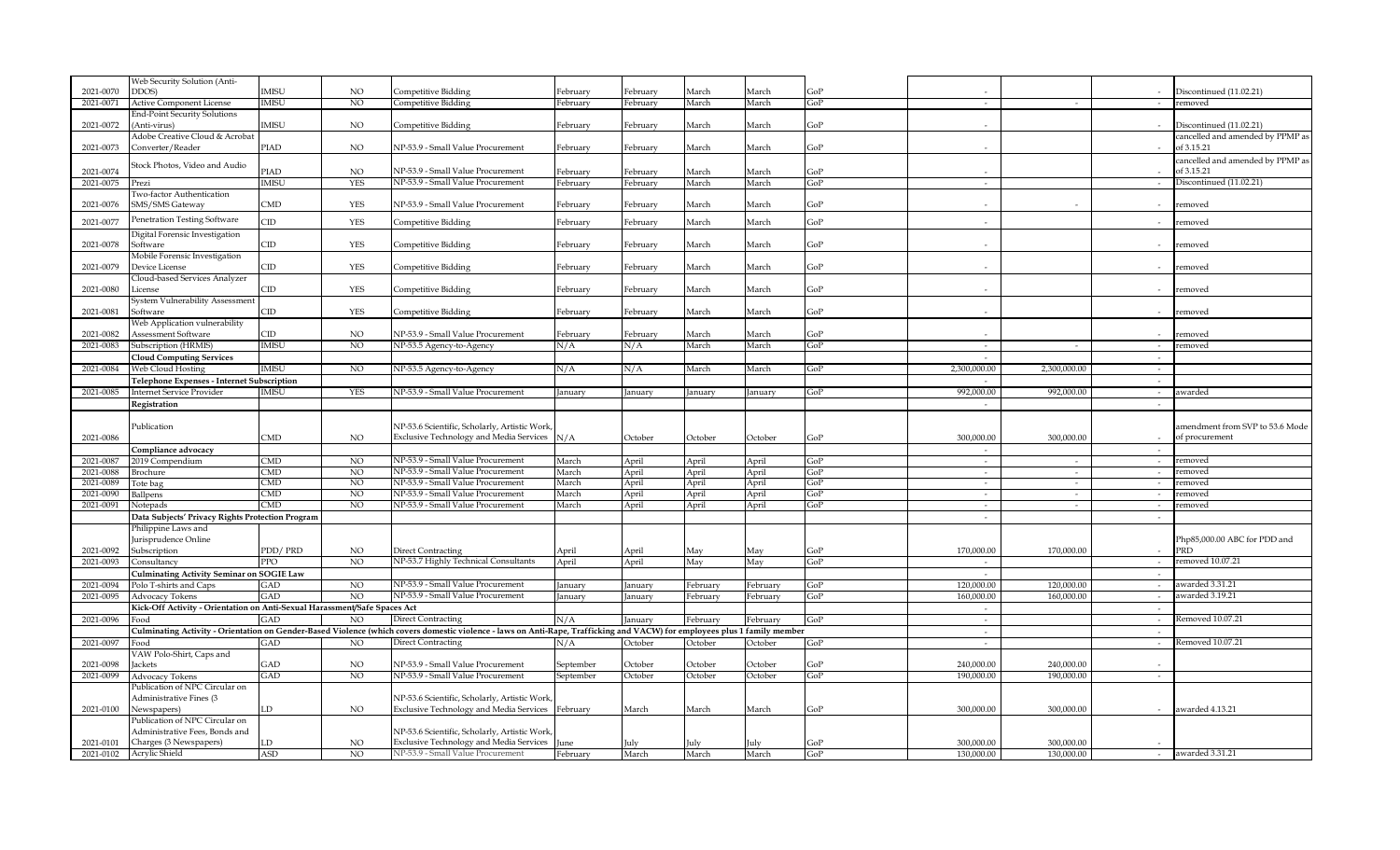|           | Rental of buses for shuttle            |             |                |                                    |          |              |              |                  |        |                          |                          |                  | Removed 11.18.21                    |
|-----------|----------------------------------------|-------------|----------------|------------------------------------|----------|--------------|--------------|------------------|--------|--------------------------|--------------------------|------------------|-------------------------------------|
| 2021-0103 | ervices                                | ASD         | <b>NO</b>      | NP-53.9 - Small Value Procurement  | January  | February     | February     | February         | GoP    |                          |                          |                  |                                     |
| 2021-0104 | Storage Space                          | ASD         | N <sub>O</sub> | NP-53.9 - Small Value Procurement  | January  | February     | ebruary      | February         | GoP    | $\sim$                   |                          | $\sim$           | Removed 11.18.21                    |
| 2021-0105 | Disinfection Services                  | ASD         | NO             | NP-53.9 - Small Value Procurement  | February | February     | March        | March            | GoP    | 360,000.00               | 360,000.00               | $\sim$           | awarded 3.24.21                     |
|           |                                        |             |                |                                    |          |              |              |                  |        |                          |                          |                  |                                     |
| 2021-0106 | Legal Consultant - Procurement         | OPC         | $_{\rm NO}$    | Highly Technical Consultant        | N/A      | June         | June         | June             | GoP    | 648,000.00               | 648,000.00               |                  |                                     |
|           |                                        |             |                |                                    |          |              |              |                  |        |                          |                          |                  | Php330,000.00 (broken down as       |
|           |                                        |             |                |                                    |          |              |              |                  |        |                          |                          |                  | follows: Php180,000 for 6-month     |
| 2021-0107 | <b>Technical Consultant - Writer</b>   | OPC         | <b>NO</b>      | Highly Technical Consultant        | N/A      | January/June | January/June | January/June     | GoP    | 330,000.00               | 330,000.00               |                  | contract, remaining for renewal)    |
|           |                                        |             |                |                                    |          |              |              |                  |        |                          |                          |                  |                                     |
|           |                                        |             |                |                                    |          |              |              |                  |        |                          |                          |                  | Php550,000.00 (300,000 for 6-month  |
| 2021-0108 | Technical Consultant - Writer          | OPC         | NO.            | Highly Technical Consultant        | N/A      | January/June | January/June | January/June GoP |        | 550,000.00               | 550,000.00               |                  | contract, remaining for renewal)    |
|           |                                        |             |                |                                    |          |              |              |                  |        |                          |                          |                  |                                     |
|           |                                        |             |                |                                    |          |              |              |                  |        |                          |                          |                  |                                     |
|           | Fechnical Consultant - Big Data &      |             |                |                                    |          |              |              |                  |        |                          |                          |                  |                                     |
| 2021-0109 | Open Source Intelligence               | OPC         | <b>NO</b>      | Highly Technical Consultant        | N/A      | June         | June         | June             | GoP    | 720,000.00               | 720,000.00               |                  |                                     |
|           |                                        |             |                |                                    |          |              |              |                  |        |                          |                          |                  |                                     |
|           | Fechnical Consultant -                 |             |                |                                    |          |              |              |                  |        |                          |                          |                  |                                     |
| 2021-0110 | Reorganization and Staffing            | OPC         | NO.            | Highly Technical Consultant        | N/A      | June         | June         | June             | GoP    |                          |                          |                  | Discontinued (11.02.21)             |
|           | Printing of NPC Annual Report          |             |                |                                    |          |              |              |                  |        |                          |                          |                  |                                     |
|           | for CY 2020 in collaboration w/        |             |                |                                    |          |              |              |                  |        |                          |                          |                  |                                     |
| 2021-0111 | <b>FPMD</b>                            | PIAD        | NO             | NP-53.9 - Small Value Procurement  | January  | February     | ebruary      | February         | GoP    | 100,000,00               | 100,000,00               |                  |                                     |
| 2021-0112 | Printing tarpaulin/back drop           | PIAD        | N <sub>O</sub> | NP-53.9 - Small Value Procurement  | anuary   | February     | ebruary      | February         | GoP    | 20,000.00                | 20,000.00                | $\sim$           |                                     |
|           |                                        |             |                |                                    |          |              |              |                  |        |                          |                          |                  |                                     |
| 2021-0113 | Printing of 2020 Compendium            | PIAD        | <b>NO</b>      | NP-53.9 - Small Value Procurement  | January  | February     | ebruary      | February         | GoP    | 300,000.00               | 300,000.00               |                  | awarded 2021                        |
|           |                                        |             |                |                                    |          |              |              |                  |        |                          |                          |                  | refer to PPMP as of 3.15.21 for     |
| 2021-0114 | Printing of advocacy materials         | PIAD        | NO             | NP-53.9 - Small Value Procurement  | January  | February     | ebruary      | February         | GoP    | 400,000.00               | 400,000.00               |                  | breakdown of payments               |
| 2021-0115 | wall stickers/decals                   | PIAD        | <sub>NO</sub>  | NP-53.9 - Small Value Procurement  | January  | February     | ebruary      | February         | GoP    | 280,000.00               | 280,000.00               | $\sim$           |                                     |
|           |                                        |             | <b>NO</b>      | NP-53.9 - Small Value Procurement  |          |              |              |                  |        |                          |                          |                  | awarded 8.20.21                     |
| 2021-0116 | Kabataang Digital ad placement         | PIAD        | N <sub>O</sub> |                                    | October  | November     | November     | November         | $G_0P$ | 700.000.00<br>325,000.00 | 700.000.00<br>325,000.00 | $\sim$           |                                     |
| 2021-0117 | Jacket, customized                     | PIAD        |                | NP-53.9 - Small Value Procurement  | October  | November     | November     | November         | GoP    |                          |                          |                  | PAW jacket; awarded 5.5.21          |
|           | PAW2021 Awards (tokens /               |             |                |                                    |          |              |              |                  |        |                          |                          |                  |                                     |
| 2021-0118 | plaques)                               | PIAD        | NO             | NP-53.9 - Small Value Procurement  | March    | April        | April        | April            | GoP    | 200,000.00               | 200,000.00               | $\sim$           | awarded 5.5.21                      |
| 2021-0119 | PAW Tshirt                             | PIAD        | N <sub>O</sub> | NP-53.9 - Small Value Procurement  | March    | April        | April        | April            | GoP    | 100,000,00               | 100,000.00               | $\overline{a}$   | awarded 5.5.21                      |
|           | Media Monitoring Professional          |             |                |                                    |          |              |              |                  |        |                          |                          |                  |                                     |
| 2021-0120 | Services                               | PIAD        | <b>NO</b>      | NP-53.9 - Small Value Procurement  | April    | May          | May          | May              | GoP    | 85,000.00                | 85,000.00                |                  | awarded 6.3.21                      |
|           | Customized facemask with               |             |                |                                    |          |              |              |                  |        |                          |                          |                  |                                     |
| 2021-0121 | chain/lanyard                          | PIAD        | <b>NO</b>      | NP-53.9 - Small Value Procurement  | June     | July         | July         | July             | GoP    | 325,000.00               | 325,000.00               |                  | changed from jacket, customized     |
| 2021-0122 | Mascot                                 | PIAD        | N <sub>O</sub> | NP-53.9 - Small Value Procurement  | June     | July         | July         | July             | GoP    | 120,000.00               | 120,000.00               |                  | awarded 08.20.21                    |
| 2021-0123 | Eco bags, customized                   | PIAD        | N <sub>O</sub> | NP-53.9 - Small Value Procurement  | June     | July         | July         | July             | GoP    | 100,000.00               | 100,000.00               | $\sim$           | awarded 5.5.21                      |
|           | Adobe Creative Cloud & Acrobat         |             |                |                                    |          |              |              |                  |        |                          |                          |                  |                                     |
| 2021-0124 | acrobat converter/reader               | PIAD        | NO.            | NP-53.9 - Small Value Procurement  | June     | July         | July         | July             | GoP    | 486,000.00               | 486,000.00               |                  | awarded                             |
|           |                                        |             |                |                                    |          |              |              |                  |        |                          |                          |                  |                                     |
| 2021-0125 | Stock Photos, Video, and Audio         | PIAD        | NO.            | NP-53.9 - Small Value Procurement  | une)     | July         | July         | July             | GoP    | 18,500.00                | 18,500.00                |                  |                                     |
| 2021-0126 | NPC Website Revamp                     | PIAD        | N <sub>O</sub> | NP-53.9 - Small Value Procurement  | June     | July         | July         | July             | GoP    | 800,000.00               | 800,000.00               | $\sim$           |                                     |
|           | PAW Audio Visual Presentation          |             |                |                                    |          |              |              |                  |        |                          |                          |                  |                                     |
| 2021-0127 | (AVP)                                  | PIAD        | NO.            | NP-53.9 - Small Value Procurement  | March    | April        | April        | April            | GoP    | 300,000,00               | 300,000,00               |                  |                                     |
| 2021-0128 | <b>Inventory Management System</b>     | MISU        | NO             | NP-53.9 - Small Value Procurement  | June     | July         | July         | July             | GoP    | $\sim$                   |                          | $\sim$           | Discontinued (11.02.21)             |
| 2021-0129 | Records Management System              | MISU        | N <sub>O</sub> | NP-53.9 - Small Value Procurement  | une)     | July         | July         | July             | GoP    |                          |                          |                  | Discontinued (11.02.21)             |
| 2021-0130 | <b>Information Security Specialist</b> | MISU        | N <sub>O</sub> | <b>HIghly Technical Consultant</b> | N/A      | September    | October      | October          | GoP    | 500,000.00               | 500,000.00               | $\sim$<br>$\sim$ | new item-included in ISSP 2021      |
|           |                                        |             |                |                                    |          |              |              |                  |        |                          |                          |                  |                                     |
|           |                                        |             |                |                                    |          |              |              |                  |        |                          |                          |                  | new item-included in ISSP 2021      |
| 2021-0131 | <b>VAPT</b> Specialist                 | MISU        | NO.            | <b>HIghly Technical Consultant</b> | N/A      | September    | October      | October          | GoP    | 550,000.00               | 550,000,00               |                  | Increased from 400,000 (11.02.21)   |
|           |                                        |             |                |                                    |          |              |              |                  |        |                          |                          |                  | comprising various training-related |
|           |                                        |             |                |                                    |          |              |              |                  |        |                          |                          |                  | expenses                            |
|           | Procurable Training Expenses of        |             |                |                                    |          |              |              |                  |        |                          |                          |                  |                                     |
| 2021-0132 | <b>HRDD</b>                            | <b>HRDD</b> | <b>NO</b>      | NP-53.9 - Small Value Procurement  | June     | July         | July         | July             | GoP    |                          |                          |                  | Removed (09.02.21)                  |
|           |                                        |             |                |                                    |          |              |              |                  |        |                          |                          |                  | comprising of Training on Strategic |
|           |                                        |             |                |                                    |          |              |              |                  |        |                          |                          |                  | Performance Management System       |
|           |                                        |             |                |                                    |          |              |              |                  |        |                          |                          |                  | and Competency Based                |
|           |                                        |             |                |                                    |          |              |              |                  |        |                          |                          |                  | Recruitment, Selection and          |
|           |                                        |             |                |                                    |          |              |              |                  |        |                          |                          |                  | Placement                           |
|           | Procurable Training Expenses of        |             |                |                                    |          |              |              |                  |        |                          |                          |                  |                                     |
| 2021-0133 | <b>HRDD</b>                            | <b>HRDD</b> | NO.            | NP-53.5 Agency-to-Agency           | N/A      | July         | July         | July             | GoP    |                          |                          |                  | Removed (09.02.21)                  |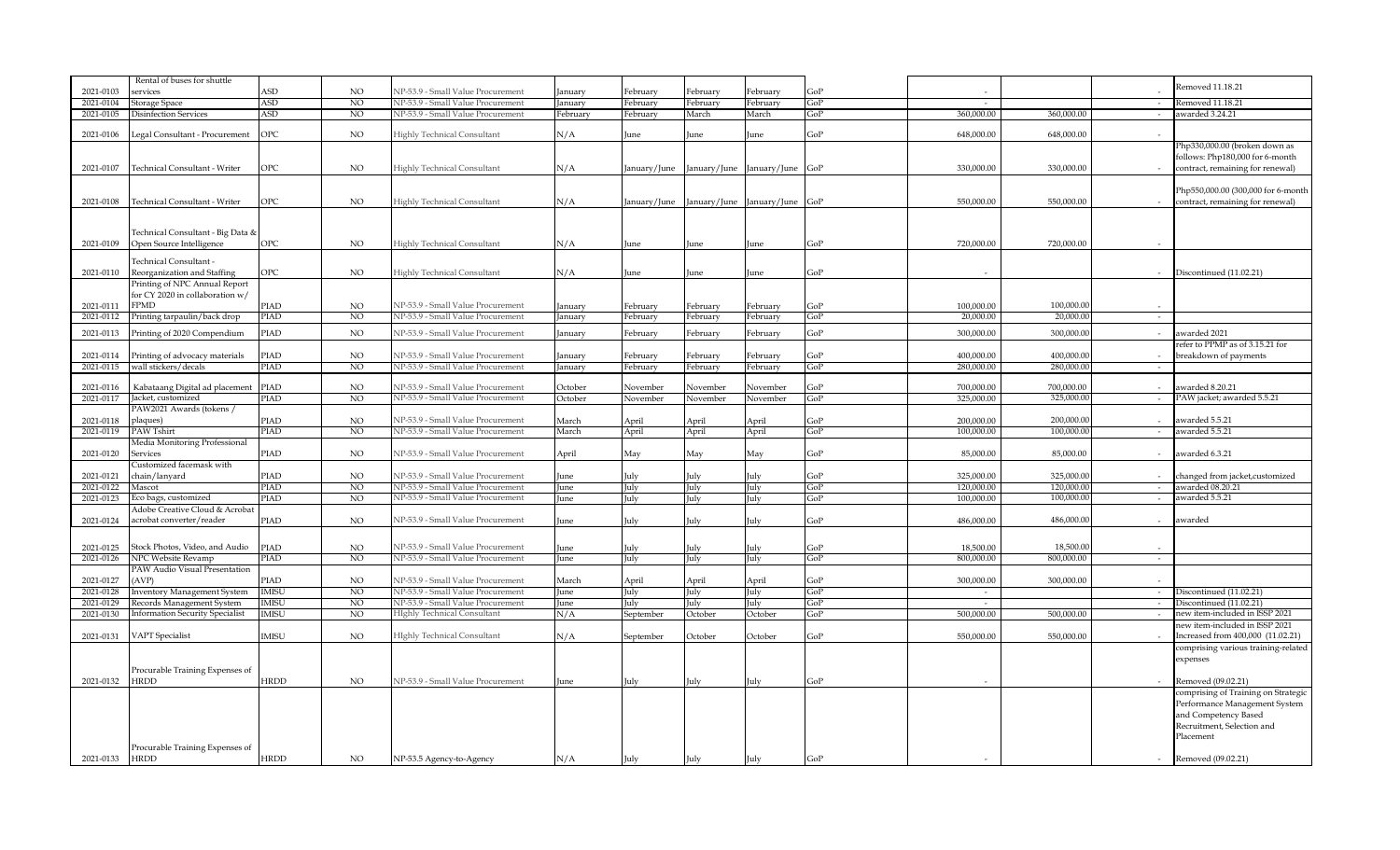| 2021-0134 | Testing Materials/Modules                                      | <b>HRDD</b>             | NO. | NP-53.9 - Small Value Procurement  | June      | July      | July      | July      | GoP | 100,000.00   | 100,000.00   | $\sim$ |                                                   |
|-----------|----------------------------------------------------------------|-------------------------|-----|------------------------------------|-----------|-----------|-----------|-----------|-----|--------------|--------------|--------|---------------------------------------------------|
| 2021-0135 | NPC Service Pin                                                | <b>IRDD</b>             | NO  | NP-53.9 - Small Value Procurement  | November  | December  | December  | December  | GoP | 30,000.00    | 30,000.0     | $\sim$ | Increased from 18,750.00 (10.07.21)               |
| 2021-0136 | NPC Pocket Diary and Pen                                       | <b>HRDD</b>             | NO  | NP-53.9 - Small Value Procurement  | November  | December  | December  | December  | GoP | $\sim$       |              |        | Removed 9.02.21                                   |
|           | Printing costs for Employee                                    |                         |     |                                    |           |           |           |           |     |              |              |        |                                                   |
| 2021-0137 | Handbook                                                       | <b>IRDD</b>             | NO  | NP-53.9 - Small Value Procurement  | November  | December  | December  | December  | GoP | $\sim$       |              |        | Removed 9.02.21                                   |
|           | Printing Cost for Competency                                   |                         |     |                                    |           |           |           |           |     |              |              |        |                                                   |
|           | Framework, Models &                                            |                         |     |                                    |           |           |           |           |     |              |              |        |                                                   |
| 2021-0138 | Dictionaries                                                   | HRDD                    | NO. | NP-53.9 - Small Value Procurement  | November  | December  | December  | December  | GoP |              |              |        | Removed 9.02.21                                   |
|           | Tarpaulin/Banner of                                            |                         |     |                                    |           |           |           |           |     |              |              |        |                                                   |
| 2021-0139 | Competency Framework                                           | <b>HRDD</b>             | NO. | NP-53.9 - Small Value Procurement  | March     | April     | April     | April     | GoP | $\sim$       |              |        | Removed 9.02.21                                   |
|           | Provision of Go-Bag or                                         |                         |     |                                    |           |           |           |           |     |              |              |        |                                                   |
| 2021-0140 | Emergency/Disaster Kit                                         | <b>IRDD</b>             | NO. | NP-53.9 - Small Value Procurement  |           | September | October   | October   | GoP | 450,000.00   | 450,000.00   |        | Increased from 228,000 (10.07.21)                 |
|           | Purchase of First-Aid Kit                                      |                         |     | NP-53.9 - Small Value Procurement  | September |           |           |           |     |              |              |        |                                                   |
| 2021-0141 |                                                                | <b>IRDD</b>             | NO. |                                    | August    | September | September | September | GoP | 25,000.00    | 25,000.00    | $\sim$ | awarded                                           |
|           |                                                                |                         |     |                                    |           |           |           |           |     |              |              |        |                                                   |
|           | Conduct of Mandatory Drug<br>Testing                           | HRDD                    | NO. | NP-53.9 - Small Value Procurement  |           |           |           |           | GoP | 70,000.00    | 70,000.00    | $\sim$ | awarded                                           |
| 2021-0142 |                                                                |                         |     |                                    | August    | September | September | September |     |              |              |        |                                                   |
|           |                                                                |                         |     |                                    |           |           |           |           |     |              |              |        |                                                   |
|           | Conduct of NPC's 5th                                           |                         |     |                                    |           |           |           |           |     |              |              |        |                                                   |
| 2021-0143 | Anniversary Celebration: Tokens                                | HRDD                    | NO  | NP-53.9 - Small Value Procurement  | February  | March     | March     | March     | GoP |              |              |        | Removed 9.02.21                                   |
|           |                                                                |                         |     |                                    |           |           |           |           |     |              |              |        |                                                   |
|           | Conduct of NPC's 5th                                           |                         |     |                                    |           |           |           |           |     |              |              |        |                                                   |
| 2021-0144 | Anniversary Celebration: Plaques HRDD                          |                         | NO. | NP-53.9 - Small Value Procurement  | February  | March     | March     | March     | GoP |              |              |        | Removed 9.02.21                                   |
|           | Conduct of NPC's 5th                                           |                         |     |                                    |           |           |           |           |     |              |              |        |                                                   |
| 2021-0145 | Anniversary Celebration: Frames                                | <b>HRDD</b>             | NO  | NP-53.9 - Small Value Procurement  | February  | March     | March     | March     | GoP | $\sim$       |              |        | Removed 9.02.21                                   |
|           | Annual Employees' Appreciation                                 |                         |     |                                    |           |           |           |           |     |              |              |        | From 62,500 increased to 100,000                  |
| 2021-0146 | Day: Plaques                                                   | <b>IRDD</b>             | NO. | NP-53.9 - Small Value Procurement  | November  | December  | December  | December  | GoP | 100,000.00   | 100,000.00   |        | (09.02.21)                                        |
|           |                                                                |                         |     |                                    |           |           |           |           |     |              |              |        |                                                   |
|           |                                                                |                         |     |                                    |           |           |           |           |     |              |              |        | Change tile name from Annual                      |
|           |                                                                |                         |     |                                    |           |           |           |           |     |              |              |        | Employees' Appreciation                           |
|           |                                                                |                         |     |                                    |           |           |           |           |     |              |              |        | Day:Tokens and Prizes (11.02.21)                  |
|           | Annual Employees' Appreciation                                 |                         |     |                                    |           |           |           |           |     |              |              |        |                                                   |
| 2021-0147 | Day:Tokens                                                     | <b>HRDD</b>             | NO. | NP-53.9 - Small Value Procurement  | November  | December  | December  | December  | GoP | 350,000.00   | 350,000.00   |        | Increased from 200,000.00 (10.07.21)              |
|           | Professional Service - NPC                                     |                         |     |                                    |           |           |           |           |     |              |              |        |                                                   |
| 2021-0148 | Registration System (NPCRS)                                    | MD.                     | NO. | Competitive Bidding                | Iune      | une       | uk        | August    | GoP | 5.000.000.00 | 5,000,000,00 |        |                                                   |
| 2021-0149 | <b>VAPT</b> Services                                           | $\overline{\text{CMD}}$ | NO  | <b>Highly Technical Consultant</b> | October   | November  | November  | November  | GoP | 200,000.00   | 200,000.00   | $\sim$ | Increased from 170,000 (11.02.21)                 |
|           |                                                                |                         |     |                                    |           |           |           |           |     |              |              |        | Decreased from 368,250                            |
|           |                                                                |                         |     |                                    |           |           |           |           |     |              |              |        | Renamed: Air Purifier to Necklace<br>Air Purifier |
|           |                                                                |                         |     |                                    |           |           |           |           |     |              |              |        |                                                   |
| 2021-0150 | Necklace Air Purifier                                          | <b>HRDD</b>             | NO. | NP-53.9 - Small Value Procurement  | June      | July      | ulv       | July      | GoP | 250,000.00   | 250,000.00   |        | (10.07.21)                                        |
|           | <b>Training Course on Digital</b>                              |                         |     |                                    |           |           |           |           |     |              |              |        |                                                   |
| 2021-0151 | Forensic                                                       | <b>HRDD</b>             | NO. | NP-53.9 - Small Value Procurement  | October   | November  | November  | November  | GoP | 300,000.00   | 300,000.00   |        | New Item (9.02.21)                                |
|           | <b>Training on Vulnerability</b>                               |                         |     |                                    |           |           |           |           |     |              |              |        |                                                   |
|           | Assessment and Penetration                                     |                         |     |                                    |           |           |           |           |     |              |              |        |                                                   |
| 2021-0152 | Testing (VAPT)                                                 | <b>IRDD</b>             | NO. | NP-53.9 - Small Value Procurement  | October   | November  | November  | November  | GoP | 300,000.00   | 300,000.00   | $\sim$ | New Item (9.02.21)                                |
|           |                                                                |                         |     |                                    |           |           |           |           |     |              |              |        |                                                   |
|           |                                                                |                         |     |                                    |           |           |           |           |     |              |              |        |                                                   |
|           | Seminar/Training on Customer                                   |                         |     |                                    |           |           |           |           |     |              |              |        |                                                   |
|           | Service Satisfaction/Handling                                  |                         |     |                                    |           |           |           |           |     |              |              |        |                                                   |
| 2021-0153 | Customers                                                      | <b>IRDD</b>             | NO. | NP-53.9 - Small Value Procurement  | October   | November  | November  | November  | GoP | 100.000.00   | 100,000.00   |        | New Item (9.02.21)                                |
|           | Training on Communication and<br>Presentation Skills (Oral and |                         |     |                                    |           |           |           |           |     |              |              |        |                                                   |
| 2021-0154 | Written)                                                       | <b>HRDD</b>             | NO  | NP-53.9 - Small Value Procurement  | October   | November  | November  | November  | GoP | 100,000.00   | 100,000.00   |        | New Item (9.02.21)                                |
|           | Training on Competency-Based                                   |                         |     |                                    |           |           |           |           |     |              |              |        |                                                   |
|           | Recruitment, Selection and                                     |                         |     |                                    |           |           |           |           |     |              |              |        |                                                   |
| 2021-0155 | Placement (RSP)                                                | <b>IRDD</b>             | NO  | NP-53.9 - Small Value Procurement  | October   | November  | Vovember  | November  | GoP | 100,000.00   | 100,000.00   |        | New Item (9.02.21)                                |
|           | Organization, 5's Orientation &                                |                         |     |                                    |           |           |           |           |     |              |              |        |                                                   |
| 2021-0156 | Time Management                                                | HRDD                    | NO. | NP-53.9 - Small Value Procurement  | October   | November  | November  | November  | GoP | 100,000.00   | 100,000.00   |        | Increased from 50,000.00 (10.07.21)               |
|           |                                                                |                         |     |                                    |           |           |           |           |     |              |              |        |                                                   |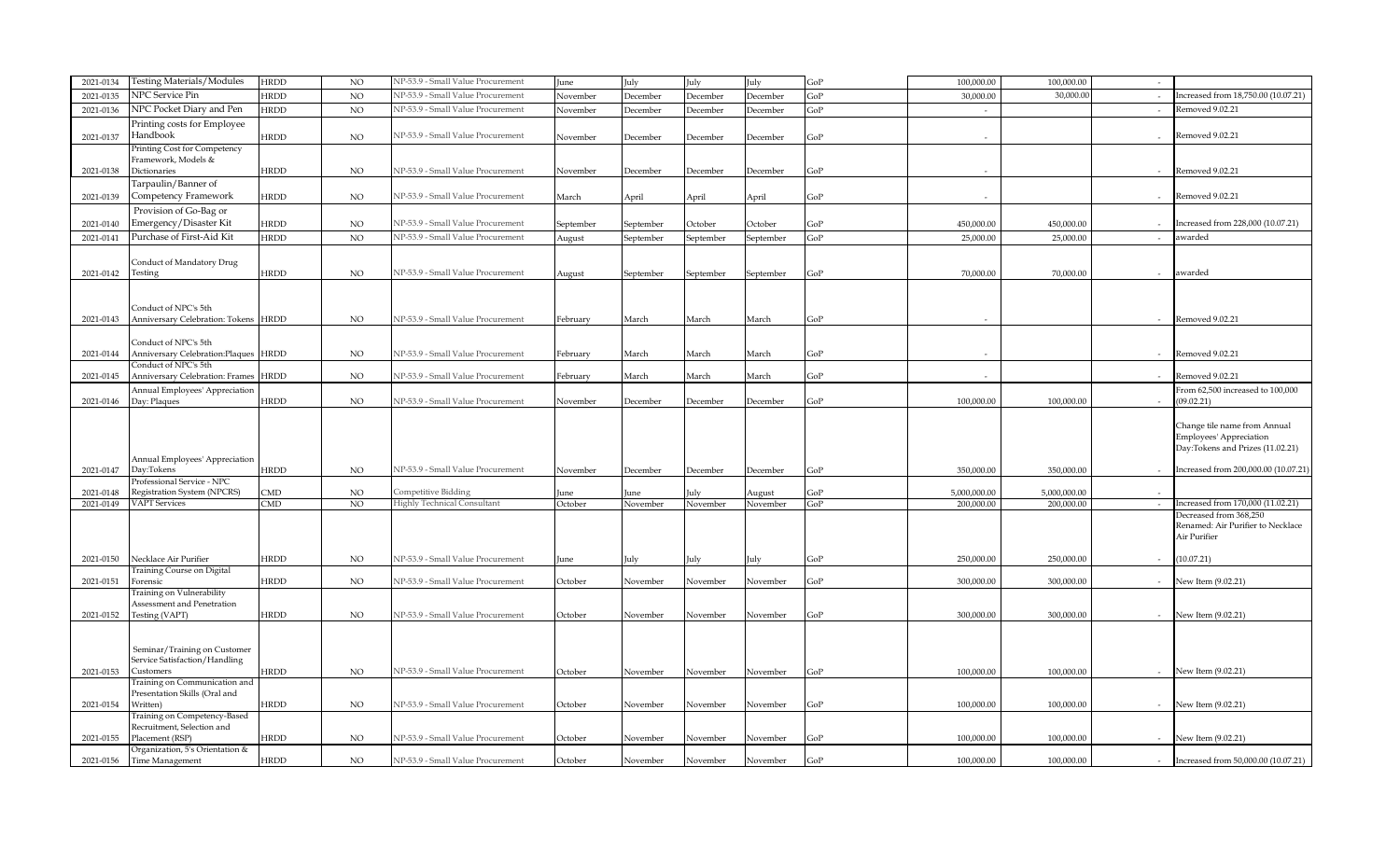|           | Seminar on 2019 Amendments to                       |              |                |                                                |           |          |                 |          |     |              |              |        |                                     |
|-----------|-----------------------------------------------------|--------------|----------------|------------------------------------------------|-----------|----------|-----------------|----------|-----|--------------|--------------|--------|-------------------------------------|
| 2021-0157 | the Rules of Court                                  | HRDD         | NO             | NP-53.9 - Small Value Procurement              | October   | November | November        | November | GoP | 100,000.00   | 100,000.00   |        | Increased from 50,000.00 (10.07.21) |
|           | Preventive Maintenance for Non-                     |              |                |                                                |           |          |                 |          |     |              |              |        |                                     |
|           | Toyota Vehicles with<br>Replacement of Parts and    |              |                |                                                |           |          |                 |          |     |              |              |        |                                     |
| 2021-0158 | Accessories                                         | <b>\SD</b>   | NO.            | NP-53.9 - Small Value Procurement              | September | October  | October         | October  | GoP | 150,000.00   | 150,000.00   |        | New Item (9.02.21)                  |
|           |                                                     |              |                |                                                |           |          |                 |          |     |              |              |        |                                     |
|           | Restoration and Repair of Motor                     |              |                |                                                |           |          |                 |          |     |              |              |        |                                     |
| 2021-0159 | Vehicle Toyota Avanza 2018-<br>A2J761               | <b>\SD</b>   | NO.            | VP-53.9 - Small Value Procurement              | September | October  | October         | October  | GoP | 140,000.00   | 140,000.00   |        | New Item (9.02.21)                  |
|           | Toner and Drum Cartridge for                        |              |                |                                                |           |          |                 |          |     |              |              |        |                                     |
| 2021-0160 | Fuji Xerox 3065                                     | <b>SD</b>    | NO             | Direct Contracting                             | N/A       | October  | October         | October  | GoP | 38,900.00    | 38,900.00    |        | New Item (9.02.21)                  |
|           | Publication of the 2022 NPC                         |              |                |                                                |           |          |                 |          |     |              |              |        |                                     |
|           | Registration Requirements and                       |              |                | NP-53.6 Scientific, Scholarly, Artistic Work   |           |          |                 |          |     |              |              |        |                                     |
| 2021-0161 | Procedures                                          | OPC          | NO.            | Exclusive Technology and Media Services N/A    |           | November | November        | November | GoP | 320,000.00   | 320,000.00   |        | New Item (10.07.21)                 |
|           | Publication of the NPC List of                      |              |                |                                                |           |          |                 |          |     |              |              |        |                                     |
|           | <b>Accredited Training Providers</b>                |              |                | NP-53.6 Scientific, Scholarly, Artistic Work   |           |          |                 |          |     |              |              |        |                                     |
| 2021-0162 | batch 1                                             | OPC          | $_{\rm NO}$    | Exclusive Technology and Media Services        | N/A       | November | November        | November | GoP | 320,000.00   | 320,000.00   |        | New Item (10.07.21)                 |
|           | Publication of NPC Philippine                       |              |                |                                                |           |          |                 |          |     |              |              |        |                                     |
|           | Privacy Trust Mark DPPMS (Data                      |              |                |                                                |           |          |                 |          |     |              |              |        |                                     |
|           | Privacy and Protection                              |              |                |                                                |           |          |                 |          |     |              |              |        |                                     |
|           | Management System)                                  | OPC          |                | NP-53.6 Scientific, Scholarly, Artistic Work   |           |          |                 |          |     | 320,000.00   |              |        |                                     |
| 2021-0163 | Requirements<br>Consultant - Highly Technical       |              | $_{\rm NO}$    | Exclusive Technology and Media Services        | N/A       | November | November        | November | GoP |              | 320,000.00   |        | New Item (10.07.21)                 |
|           | Research on the Development of                      |              |                |                                                |           |          |                 |          |     |              |              |        |                                     |
|           | the Data Governance Framework                       |              |                |                                                |           |          |                 |          |     |              |              |        |                                     |
|           | for the Government of the                           |              |                |                                                |           |          |                 |          |     |              |              |        |                                     |
| 2021-0164 | Philippines                                         | OPC          | NO             | NP-53.5 Agency-to-Agency                       | N/A       | November | November        | November | GoP | 2,000,000.00 | 2,000,000.00 |        | New Item (10.07.21)                 |
|           | Publication of Announcement of                      |              |                |                                                |           |          |                 |          |     |              |              |        |                                     |
|           | acceptance of application for                       |              |                | NP-53.6 Scientific, Scholarly, Artistic Work,  |           |          |                 |          |     |              |              |        |                                     |
| 2021-0165 | Accountability Agent                                | ЭPС          | NO.            | Exclusive Technology and Media Services N/A    |           | November | November        | November | GoP | 320,000,00   | 320,000.00   |        | New Item (10.07.21)                 |
|           |                                                     |              |                |                                                |           |          |                 |          |     |              |              |        |                                     |
|           | Publication of Circular on the                      |              |                | NP-53.6 Scientific, Scholarly, Artistic Work   |           |          |                 |          |     |              |              |        |                                     |
| 2021-0166 | NPC Regulatory Sandbox                              | OPC          | NO             | Exclusive Technology and Media Services N/A    |           | November | November        | November | GoP | 320,000.00   | 320,000.00   |        | New Item (10.07.21)                 |
|           | Key Privacy Themes Video                            |              |                |                                                |           |          |                 |          |     |              |              |        |                                     |
|           | Development and Production                          |              |                |                                                |           |          |                 |          |     | 1,500,000,00 |              |        |                                     |
| 2021-0167 | Management<br>Publication of NPC                    | ЭPС          | NO.            | Competitive Bidding                            | October   | November | <b>December</b> | December | GoP |              | 1,500,000.00 |        | New Item (10.07.21)                 |
|           | Circular/Advisory (2                                |              |                | NP-53.6 Scientific, Scholarly, Artistic Work   |           |          |                 |          |     |              |              |        |                                     |
| 2021-0168 | Newspapers)                                         | PPO          | NO.            | <b>Exclusive Technology and Media Services</b> | N/A       | November | November        | November | GoP | 250.000.00   | 250,000,00   |        | New Item (10.07.21)                 |
| 2021-0169 | <b>Books</b>                                        | PPO          | N <sub>O</sub> | NP-53.9 - Small Value Procurement              | October   | November | November        | November | GoP | 200,000.00   | 200,000.00   | $\sim$ | New Item (10.07.21)                 |
|           |                                                     |              |                |                                                |           |          |                 |          |     |              |              |        |                                     |
|           | Legal and Enforcement Office                        |              |                | NP-53.6 Scientific, Scholarly, Artistic Work   |           |          |                 |          |     |              |              |        |                                     |
| 2021-0170 | Publication                                         | EnD          | $_{\rm NO}$    | Exclusive Technology and Media Services N/A    |           | November | November        | November | GoP | 170,000.00   | 170,000.00   |        | New Item (10.07.21)                 |
|           | Supplies and other expenses                         |              |                |                                                |           |          |                 |          |     |              |              |        |                                     |
| 2021-0171 | (tokens)<br>Publication of NPC Circular on          | EnD          | NO.            | NP-53.9 - Small Value Procurement              | October   | November | November        | November | GoP | 30,000.00    | 30,000.00    |        | New Item (10.07.21)                 |
|           | Privacy Engineering/Privacy-By                      |              |                | NP-53.6 Scientific, Scholarly, Artistic Work   |           |          |                 |          |     |              |              |        |                                     |
| 2021-0172 | Design                                              | <b>OSTSD</b> | NO             | Exclusive Technology and Media Services N/A    |           | November | November        | November | GoP | 250,000.00   | 250,000.00   |        | New Item (10.07.21)                 |
|           |                                                     |              |                |                                                |           |          |                 |          |     |              |              |        |                                     |
|           | Publication of NPC Circular                         |              |                | NP-53.6 Scientific, Scholarly, Artistic Work   |           |          |                 |          |     |              |              |        |                                     |
| 2021-0173 | Amendment on Circular 16-01                         | <b>OSTSD</b> | NO             | Exclusive Technology and Media Services N/A    |           | November | November        | November | GoP | 250,000.00   | 250,000.00   |        | New Item (10.07.21)                 |
|           | Lease of Venue for FAO Team                         |              |                |                                                |           |          |                 |          |     |              |              |        |                                     |
|           | Building & 2020 Performance                         |              |                |                                                |           |          |                 |          |     |              |              |        |                                     |
|           | Review and Evaluation                               | <b>HRDD</b>  |                | NP-53.10 Lease of Real Property and            |           |          |                 |          |     |              |              |        |                                     |
| 2021-0174 | Workshop (PREW)<br>NPC Institutional Strengthening, |              | NO.            | Venue                                          | November  | November | <b>December</b> | December | GoP | 250,000.00   | 250,000.00   |        | New Item (11.02.21)                 |
|           | Organization, Redesigning and                       |              |                |                                                |           |          |                 |          |     |              |              |        |                                     |
| 2021-0175 | Staffing                                            | ЭPС          | NO.            | NP-53.5 Agency-to-Agency                       | N/A       | N/A      | <b>December</b> | December | GoP | 3,500,000.00 | 3.500.000.00 |        | New Item (11.02.21)                 |
| 2021-0176 | Semi-expendable supplies                            | <b>IMISU</b> | NO             | NP-53.9 - Small Value Procurement              | November  | November | <b>December</b> | December | GoP | 82,200.00    | 82,200.00    |        | New Item (11.02.21)                 |
|           | Ink (Multifunction, Grayscale and                   |              |                |                                                |           |          |                 |          |     |              |              |        |                                     |
|           | Portable Printers)                                  | IMISU        | $_{\rm NO}$    | NP-53.9 - Small Value Procurement              | November  | November | December        | December | GoP | 310,000.00   | 310,000.00   |        | New Item (11.02.21)                 |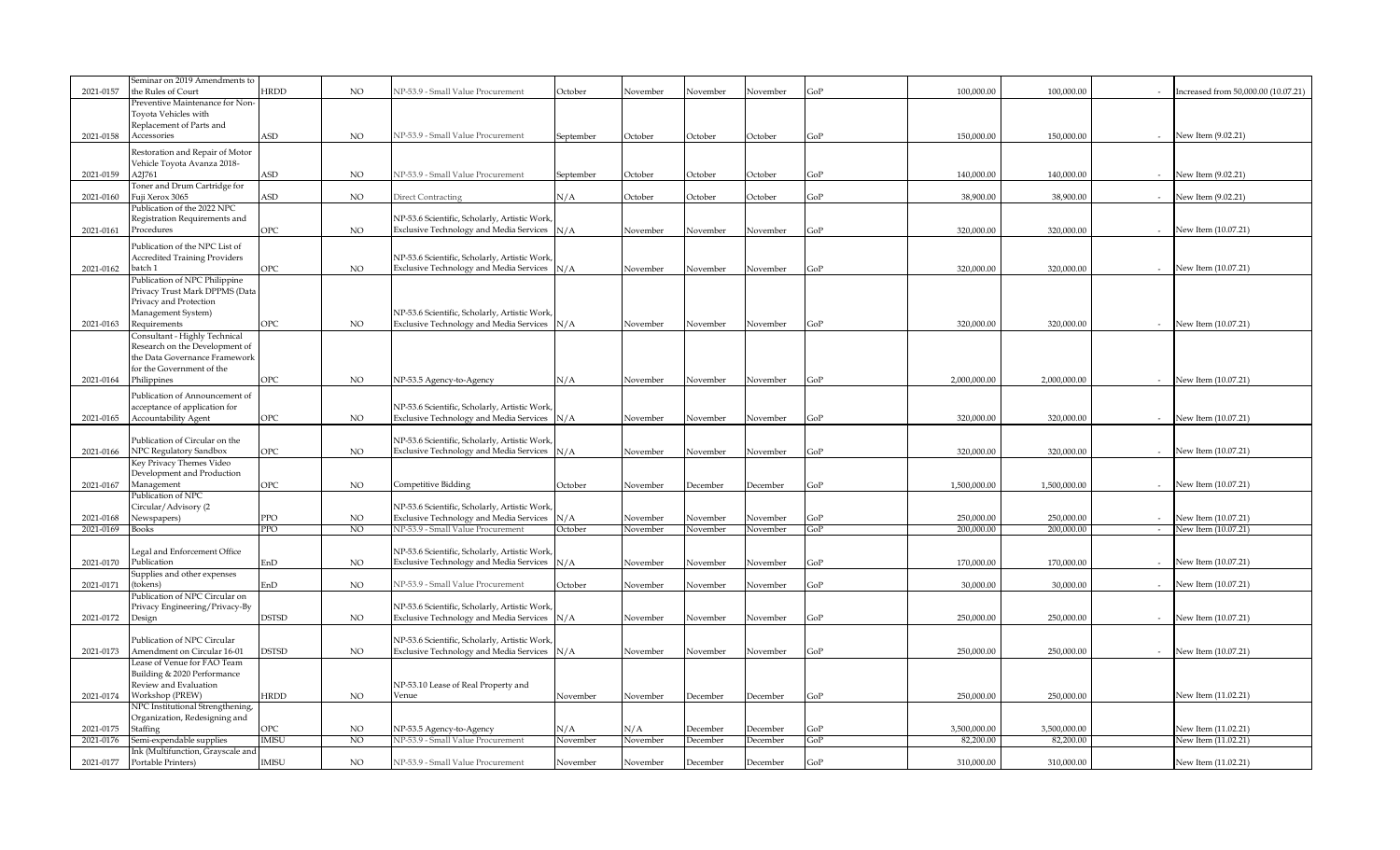| 2021-0178 | Data Center Maintenance         | <b>IMISU</b>         | NO  | NP-53.9 - Small Value Procurement             | November | November | December | December | GoP        | 700,000.00 | 700,000.00 | New Item (11.02.21)            |
|-----------|---------------------------------|----------------------|-----|-----------------------------------------------|----------|----------|----------|----------|------------|------------|------------|--------------------------------|
|           | Creative and AV Production      |                      |     |                                               |          |          |          |          |            |            |            |                                |
| 2021-0179 | Equipment                       | <b>IMISU</b>         | NO  | NP-53.9 - Small Value Procurement             | November | November | December | December | GoP        | 312,000.00 |            | 312,000.00 New Item (11.02.21) |
|           | Scanner (small/high-            |                      |     |                                               |          |          |          |          |            |            |            |                                |
| 2021-0180 | volume/speed)                   | <b>IMISU</b>         | NO  | NP-53.9 - Small Value Procurement             | November | November | December | December | GoP        | 560,000.00 |            | 560,000.00 New Item (11.02.21) |
| 2021-0181 | Load Balancer                   | <b>IMISU</b>         | NO  | NP-53.9 - Small Value Procurement             | November | November | December | December | GoP        | 100,000.00 |            | 100,000,00 New Item (11.02.21) |
| 2021-0182 | <b>CCTV</b> System              | <b>IMISU</b>         | NO. | NP-53.9 - Small Value Procurement             | November | November | December | December | GoP        | 280.000.00 |            | 280,000.00 New Item (11.02.21) |
| 2021-0183 | Wifi System                     | <b>IMISU</b>         | NO  | NP-53.9 - Small Value Procurement             | November | November | December | December | GoP        | 190,000.00 |            | 190,000.00 New Item (11.02.21) |
|           | Photography and Video           |                      |     |                                               |          |          |          |          |            |            |            |                                |
| 2021-0184 | Production Equipment            | <b>IMISU</b>         | NO  | NP-53.9 - Small Value Procurement             | November | November | December | December | <b>GoP</b> | 664,700.00 | 119,700.00 | 545,000.00 New Item (11.02.21) |
|           | Publication of Circular on      |                      |     |                                               |          |          |          |          |            |            |            |                                |
|           | Amending certain provision of   |                      |     |                                               |          |          |          |          |            |            |            |                                |
| 2021-0185 | NPC Circular No. 20-01 on the   | $\cap$ <sub>DC</sub> | NO  | NP-53.6 Scientific, Scholarly, Artistic Work, |          |          |          |          | GoP        | 320,000.00 | 320,000.00 | New Item (11.18.21)            |
|           | Guidelines on the processing of |                      |     | Exclusive Technology and Media Services       |          |          |          |          |            |            |            |                                |
|           | personal data for loan-related  |                      |     |                                               |          |          |          |          |            |            |            |                                |
|           | transactions                    |                      |     |                                               | November | November | December | December |            |            |            |                                |
|           | Annual Employees' Appreciation  |                      |     |                                               |          |          |          |          |            |            |            |                                |
| 2021-0186 | Day (December): Catering        | <b>HRDD</b>          | NO  | Direct Contracting                            | December | December | December | December | GoP        | 75,000.00  | 75,000.00  | new Item 12.10.21              |
|           | Services                        |                      |     |                                               |          |          |          |          |            |            |            |                                |

**Total 58,087,100.00**

**Contingency Fund (4%) 2,323,484.00 GRAND TOTAL 60,410,584.00**

**Prepared by:**<br> **Prepared by:**<br> **Reviewed by:**<br> **Reviewed by:**<br> **Reviewed by:** 

**ATTY. KRISHNA AIRA A. TANA-CAGUIA**

Krishna Aira Angeles

BAC Secretariat, Member Attorney III, EnD

**Recommending Approval:**

Digitally signed Í by Mendoza Ma Josefina Eusebio

 **ATTY. MA. JOSEFINA E. MENDOZA**  Attorney IV, LD BAC Member

Digitally signed by Patula Maria Theresita Elnar Beyatula Date: 2022.01.24 12:50:43 +08'00'

Director IV, LEO **ATTY. MARIA THERESITA PATULA**

BAC Chairperson

**Approved by:**



 **ATTY. JOHN HENRY D. NAGA** 

PRIVACY COMMISSIONER

Head of the Procuring Entity

Digitally signed by Ragsag Jonathan Rudolph Yandan

Digitally signed by Milanes ₩ Rainier Anthony Mabias **JONATHAN RUDOLPH Y. RAGSAG ATTY. RAINIER ANTHONY M. MILANES ATTY. IVY GRACE VILLASOTO** OIC-Chief, DSTSD OIC-Chief, DSTSD OIC-Chief, DSTSD OIC-Chief, DSTSD OIC-Chief, DSTSD OIC-Chief, DSTSD OIC-Chief, DSTSD OIC-Chief, DSTSD OIC-Chief, DSTSD OIC-Chief, DSTSD OIC-Chief, DSTSD OIC-Chief, DSTSD OIC-Chief, DSTSD O

Grace Torres Date: 2022.01.24 09:15:54 +08'00'

Digitally signed by Villasoto Ivy

Aira De Guzman

BAC Member BAC Vice Chairperson BAC Vice Chairperson

Attorney III, PRD BAC Secretariat, Head

by Sy Ma Frances Aira De Guzman

**ATTY. FRANCES AIRA G. SY**

Sy Ma Frances Digitally signed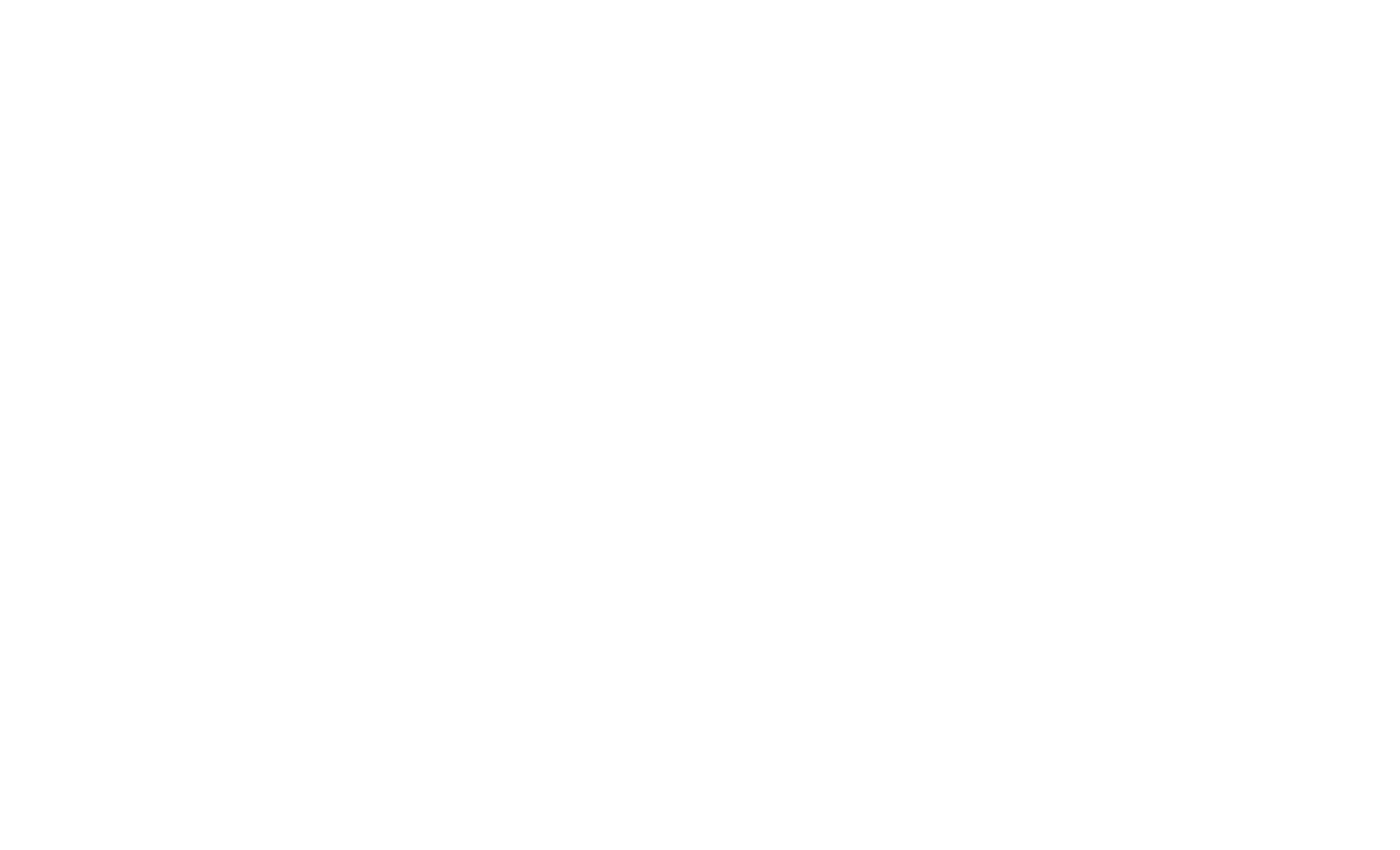

# Republic of the Philippines **NATIONAL PRIVACY COMMISSION**

### **BIDS AND AWARDS COMMITTEE** BAC Resolution No. 002-2022, Series of 2022

## **RECOMMENDING THE APPROVAL OF THE 2021 ANNUAL PROCUREMENT PLAN AS CONTINUING ANNUAL PROCUREMENT PLAN FOR THE FISCAL YEAR 2022**

**WHEREAS,** pursuant to the General Appropriations Act of Fiscal Year 2021 (2021 GAA), the National Privacy Commission (NPC), approved its CY 2021 Annual Procurement Plan (2021 APP);

**WHEREAS,** the NPC proceeded to undertake procurement activities, expanding and disbursing funds in accordance with the 2021 GAA, Republic Act. No. 11518, its Implementing Rules and Regulations and relevant issuances of the Department of Budget and Management (DBM) and the Government Procurement Policy Board (GPPB);

**WHEREAS,** due to the limited operational capacity of the NPC brought about by the COVID-19 pandemic, some items in the 2021 APP of the NPC were not procured in accordance with the timeline set by the Commission;

**WHEREAS,** on 30 December 2021, the Congress of the Philippines enacted Republic Act No. 11640 (R.A. 11640) which extends the availability of the 2021 appropriations until 31 December 2022;

**WHEREAS,** R.A. 11640 shall take effect fifteen (15) days after its publication in the Official Gazette or in a newspaper of general circulation and on 12 January 2022, it was published on the website of the Official Gazette;

**WHEREAS,** proceeding thereon, the NPC – Bids and Awards Committee (NPC-BAC), after due deliberation and after assessing the status of the items for procurement in the 2021 APP, saw the need to avail of the extension afforded by R.A. 11640 and to declare the 2021 APP as a continuing APP which shall be implemented until 31 December 2022;

**WHEREAS,** in accordance with the publication requirement of R.A. 11640, the adoption of the 2021 APP as a continuing APP shall be effective on 27 January 2022;

**NOW, THEREFORE,** for and in consideration of the foregoing, WE, the members of the NPC-BAC, hereby RESOLVE, as it is hereby RESOLVED, to recommend the approval of the 2021 APP as a continuing APP, which shall be effective on 27 January 2022 and implemented until 31 December 2022, in accordance with R.A. 11640;

**RESOLVED** this 20<sup>th</sup> day of January 2022 via videoconference meeting.

*The original of this document is in digital format* Ref No.: 02-2022 NPC\_BAC\_RESO-V1.0, R0.0, 05 May 2021